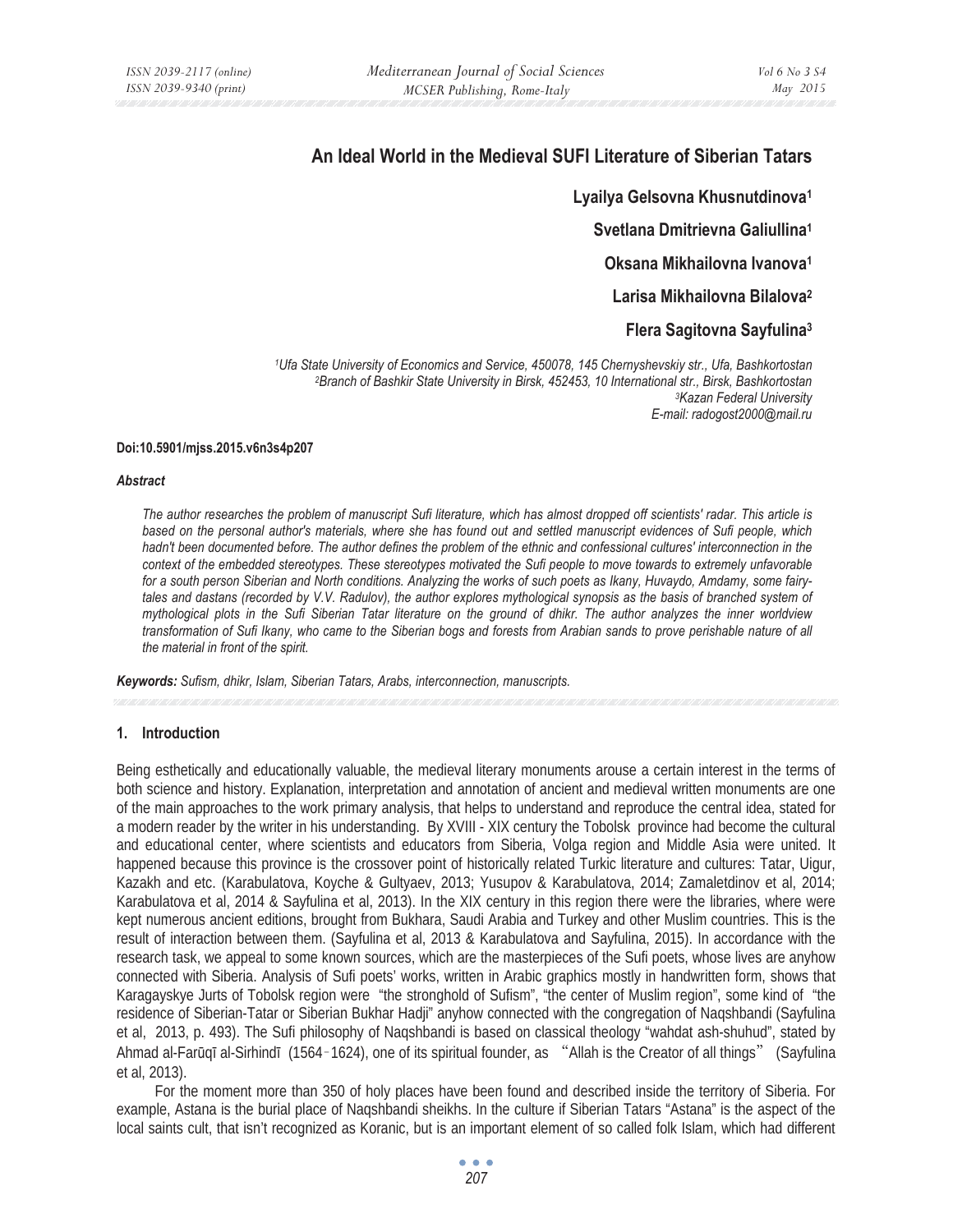| ISSN 2039-2117 (online) | Mediterranean Journal of Social Sciences | Vol 6 No 3 S4 |
|-------------------------|------------------------------------------|---------------|
| ISSN 2039-9340 (print)  | MCSER Publishing, Rome-Italy             | May 2015      |

archaic believes and ceremonies as its part (Karabulatova & Sayfulina, 2015, p. 303). Renaming of Kazakhstan's capital, that nowadays also has this name Astana, strengthened the sacral layer in believes of Astana in Turkic area (Karabulatova et al, 2014, p. 15). The word Astana has Arabic origin, it means " the door's threshold", "the doorway to the palace" (Karabulatova, Ermakova & Chiganova, 2014, p. 16). But the whole layer of Sufi culture is closely intertwined with the local folk believes, that let the scientist to talk about mutational character in the ethno-lingual personality of the Siberian inhabitant (Karabulatova, 2013, p. 794). In the first place we are interested in the identification of the authors of the medieval Sufi masterpieces, found in the Siberian area. Further we raise the question of the transformation in the authors' lingvomental individual worldview under the influence between languages and cultures.

### **2. Materials and Methods**

More than 2200 books and rare manuscripts are kept in the funds of Embaevskiy madrasah (Tyumen region) library, founded by a merchant and a patron Nigmatulla Hadji. Created in Siberia in different years, written literature sources are kept up to the present. The analysis of these sources in the context of Tatar literature's history development has given an opportunity to build a definite picture of Tatar literature's formation and development in Tyumen region and to follow the common patterns of its development. (Sayfulina et al, 2013). The discovered manuscript sources were written in the language of Siberian Tatars in the form of Arabian graphics. We can observe a definite succession with Siberian genealogy (sachere| shazhere), written with Arabian graphics on the fabricated calfskin, and then on the paper first in Roman letters, and then in Cyrillic script.

In the "Bakyrgan book", made up of 143 lyrico-philosophical and lyrico-epic masterpieces, there are the poems of Ikany (from 90 till 108). From 1847 this anthology has been published in Kazan several times. But these masterpieces are underexamined and not analyzed in literature context. This book wasn't republished in the Soviet Period. Only In 2000 the "Bakyrgan book" went out into the world. The mythological plots of the sacral reign are aligned with the plots of fairytales and dastans written by V.V. Radlov (e.g. "The Golden Hunter"| Tsontay Mergen") (Sayfulina & Karabulatova, 2014).

#### **3. Results**

As noted in the works of many theorists of literature, the notion that is put in the word Dhikr is one of most fundamental and significant idea in the Sufi literature. In the research papers this term is interpreted as a Sufi prayer, as appeal to the Most High.

One of the central ideas in the Ikany's works is connected with the Sufi philosophy "Dhikr". Based upon the poems, Ikany realizes "Dhikr" not only as religious and ritual action, but also as an requirement of person's affection. In poet's opinion, the "Dhikr" is an appeal to the Supreme Being, that helps to cleanse the soul for perception of absolute truth. Sometimes in Ikany's poems there is a Turkic variant «yad kylu», that is used instead of the word "Dhikr" and means to keep in mind, to remember. But the meaning of appealing to the Supreme Being of Sufi people is not "to keep him simply in mind". Ikany affirms that the Supreme Being must be understood and realized not only in mind, but also in soul.

As Ikany wrote repeatedly, "to remember about the Supreme Being and carry his image in the soul" is not only a religious ritual, but also a certain emotional state of a believer in everyday objective reality. In his poems Ikany often reminds that under communication with spiritual Master we shouldn't "stay asleep", it's necessary to get "batyyn" so called secret knowledge, which is connected with the Absolute Truth, to become his "friend" and to follow him. The poet also writes about "zahir", that is an "evident side of knowledge", mentioning that this side, being not connected with the true facts of the matter, is something temporary, but not eternal. The world around the person, an objective reality for the Sufi are the temporary state of affairs, that always and everywhere betrays a person, taking a soul away from the real knowledge. Affirming the ability to get the Truth, in his poems Ikany mentions "dargah" "a door to the Truth" and writes that "a greedy person is not respected at the door to the Truth". The poet often refers to "Ahirät" that means "the Other World", realized by Ikany as "the world of absolute Truth". With the transition to "the Other world" a believer's soul reaches immortality, constant happiness and paradise. Thereby a thirsting for the Truth person, as says Ikany, must save the Truth in his soul, receive a secret knowledge and make the good deeds.

*Ikany writes in his poem devoted to the "Zakir", that means praying to the power of the Supreme Being: Munis itkel yadyny küngleng edä dayimä, Kalmay sän, änäs, härgiz näphse-shäitanyn belän. Make a friend to the Supreme Being's soul - Then wouldn't you be a person left with your passion, with Satan.*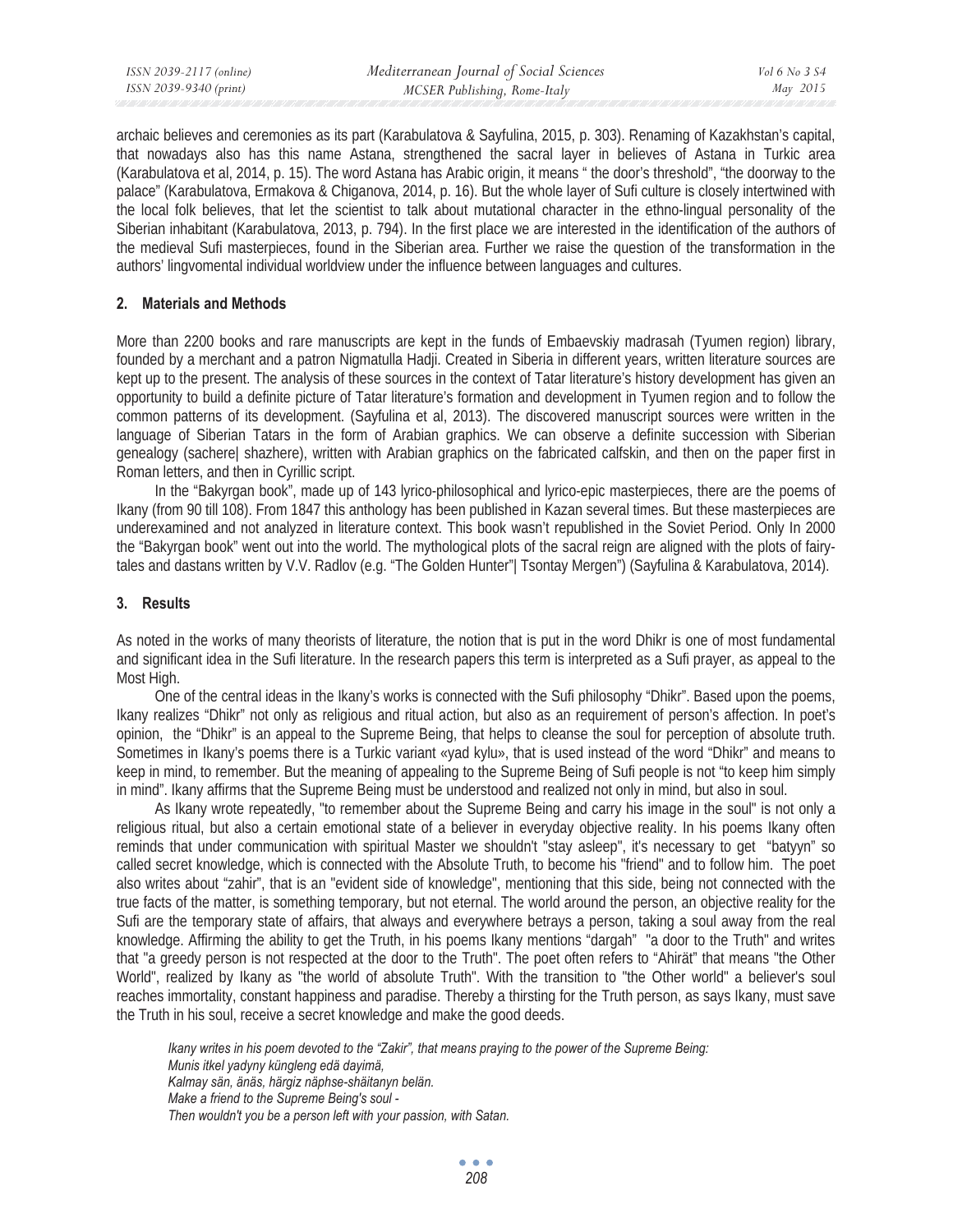| ISSN 2039-2117 (online) | Mediterranean Journal of Social Sciences | Vol 6 No 3 S4 |
|-------------------------|------------------------------------------|---------------|
| ISSN 2039-9340 (print)  | MCSER Publishing, Rome-Italy             | May 2015      |

Hereby the poet affirms that if you always remember about the Supreme Being and make the refuge of the Truth from your soul, your passions and avidity won't torment you. As the Sufis thought avidity, an insatiability and the passions are the features that present in each person and are generated by the Devil.

If these vices get the upper hand, there is no doubt that you become a Satan's servant. But it's possible to make a mash on devil feelings, if to believe with all your soul in Supreme Allah. Learning the eternal Truth person can't be avid, greedy, because material world and objective reality are a temporary refuge for him. Ikany writes that avidity and greed break the belief, that's

why a believer must be always "full of tears", remembering about the Supreme Being. A person

"giryan", in other words "full of tears", doesn't spend time entertaining, this person always thinks, imagines. The Sufis consider inactl ivity and laziness as the most disreputable personal features. Ikany motivates a reader to acquire the knowledge, to experience the world:

*Mägarifät hasil kyl vä bul ähle-gyyrfan hiyledin, Ciyde kylgy üzengä galämne gyyrfanyng belän. Educate and be among those who is cognizing, Through the Sufi doctrine to experience the Universe.* 

As Ikany marks the cognition is reached in order to spread enlightenment. The poet continues that referring to oneself, telling one's name, "a person is obliged to stay in tears and in grief day and night, because only then he will be able to find the Supreme Being. It's obvious that this is the author's understanding of the way how to reach the Truth. It's typical for the Sufi doctrine about the Absolute Truth. The poet states that a person cannot be ignorant, because only his belief remains in the end of life journey, that is the Truth reached in the course of a lifetime. Material goods, riches and everything are left on this earth, in this world, nobody can take them with them, but the Truth, firmly took the first place in the soul and wouldn't disappear, because the soul is immortal. That's why Ikany calls upon for "Zakir", upon for a praying person who believes in the Supreme Being, to cognize and to bring the Truth into his soul. For a Sufi cry, tears are definite psychological condition of spiritual self-perfecting.

*Egalagyl u hälengä, bu däm ki forsattyr sänga, Bu tereklek, bel yakyn, äsir-ganimätter sänga. You are given the chance to moan your condition, This life, learn it by heart, is your riches.* 

In such manner the author asserts that tears are given to a person for purification of his soul. Ikany supposes that "an exhausted soul in the body is only a guest for five days", where "five days" are conventional metaphor, vivid expression, but not a qualitative importance.

Researching Ikany's works, it's necessary to put attention that an appeal to the

Supreme Being as Tangra is used rather often as well as in the Turko-Tatar poetry and in the modern speech of Siberian Tatars. The Sufis thought that the name of the Supreme Being is unknown for ordinary people, and Allah, Tangere and etc. are simply the signs of the Most High. One of Ikany's poems, reflecting the author's thinking about human soul, is about an opportunity to purify it, begins with these words: "Egalagyl u hälengä…". In the poems " I bihayr", "Ülemneng ilchese", "Ülem kilde" and etc. Ikany reminds the idea of the Sufi crying.

The Ikany's poem "Bifadyr oshbu dönya" is devoted to the sense of life on this Earth. As the poet thinks, a person cannot rely on this world because, after all, this world can give only death. If even a few Universes are the person's "slaves", it'll make no difference, because death brings end for everything. Only belief can help a person in this life, and this believe cannot do without "Zhikr". If there is no name of the Supreme Being in the person's soul, he is without belief.

Ikany admits that, if a person isn't burning in the flame of "love to the Supreme Being", he isn't a real person. Out of this understanding of eternal life in the Other World, the poet asks to keep the Truth, to remember always the Supreme Being, to carry his name in the soul. But at the same time in the Ikany's poetry there is an idea that the life on this Earth is also priceless and herein there is a contradictoriness of his poetry. The idea of human life's importance is touched in the poem "Gomer kadere". The poet is sure that life is priceless, but it will become senseless under ignorance, without learning the Truth. A person must commit only good things with gratitude to the Supreme Being, because on the Judgment Day, he will have to answer for all his actions.

The Sufi morals are typical for the other Ikany poems, where he teaches virtuous actions, reminds of the necessity to fulfill Namaz, to read the Koran and etc. In the poem "Uyangyl" the author calls not to be an ignoramus, as if the poet refers to himself. He writes: "Gariplykta ülär irmesh Ikanyj". This poetical line has become an indirect proof for the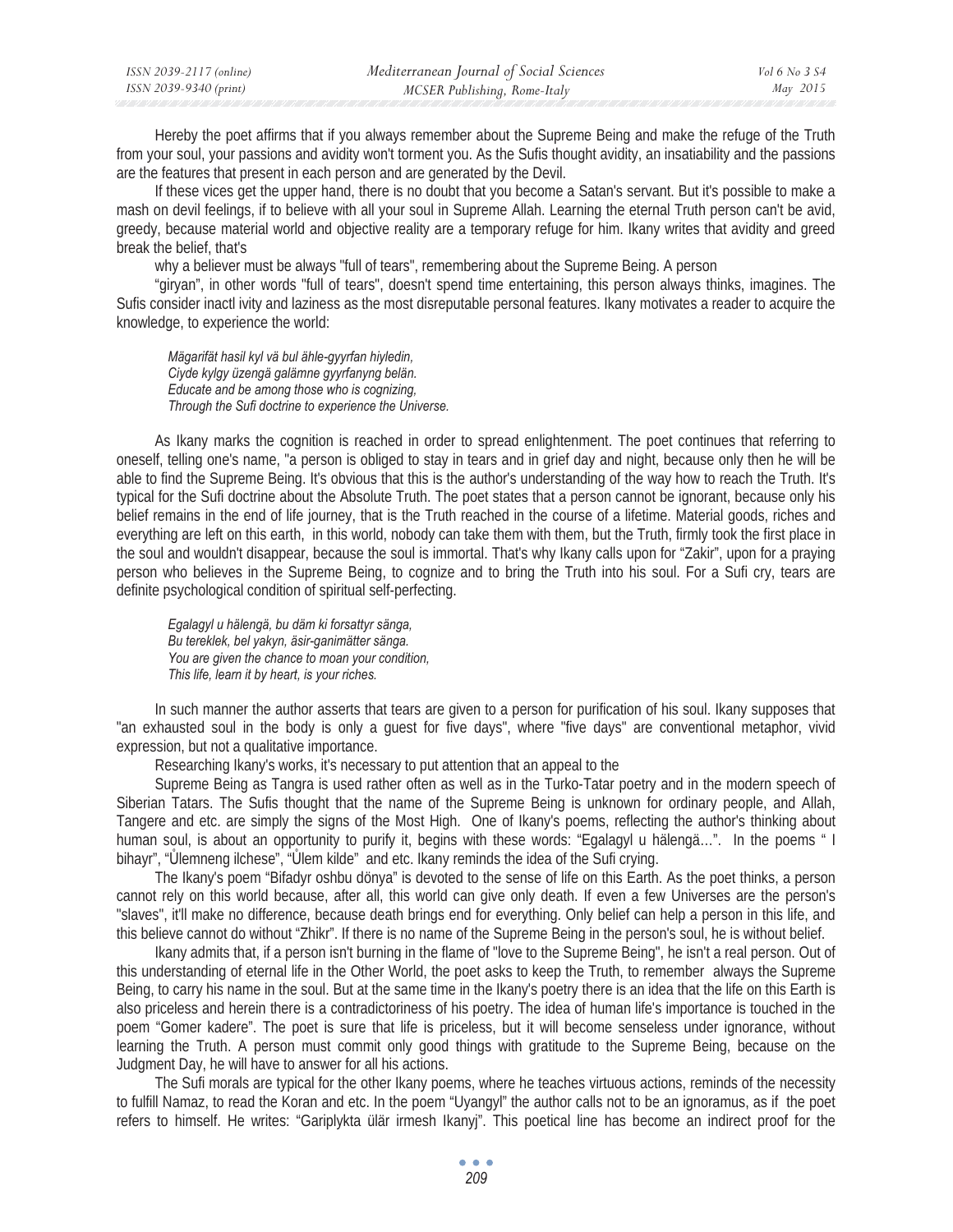researcher that the author writing these lines, was in the foreign land. It strengthens hypothesis that the poet and Sheikh Ikany are one and the same person. This masterpiece attracts attention both with the peculiarity of composition and with the content. The composition of the analyzing book is typical for Sufi literature. It consists of introduction (Bashlam), where it's also possible to find the stanzas, which can be taken to the Munadzhat part and to the numerous chapters of stories-hikayates united together by the same problem of religious instructions and edifications. The whole book is directed to the moral and religious education that gives an opportunity to attribute it to the Sufi poetry.

## **4. Discussion**

We suppose that the search of an ideal world by Sufi people led them to Siberia, which has anciently been a sacral confabulated area in the world socium (Karabulatova, Fedorova & Sayfulina, 2014). The complexity of Sufism is that there are many unwritten aspects of this doctrine. There are things that a Sufi person can see, feel and know, but can't reproduce. In this regard there are many facts which are off-screen, but they are conjectured by the addressee, leaving many opportunities to interpret on the basis of the disciple's level of training, as far as the Sufism is based on the oral transmission from the mentor to the disciple. In this case we can see a psychotherapeutic function of the Sufism, which balances between different mental states and emotional states (Edinger, 1991).

In this meaning the Sufism is a real practice where a person can acquire a psychological integrity, known as the process of individualization in analytic psychology (Edinger, 1992). The search of the sense goes through the meeting with the symbolism in religion, myth, dream and art. This process of meeting within yourself is equivalent to the revelation of God, who presents everywhere. For many centuries the Sufism was an object of careful attention from the part of west and east philosophers, philologists and historians.

F.Z. Yakhin considers Ikany to originate from the area of Siberian Tatars (Yakhin, 2006). However, the results of comparative contrastive textual analysis point to affirm that the Sheikh Ikany could be one of the sheiks, who brought the Islam to Siberia (Sayfulina et al, 2013, p. 494). Some lines of his poems, where he compares the gone word of his native culture with the acquired Siberian culture, point to this fact. And then the world is the polyvariable combination of ethnocultural codes, and its interpretation is compared to the making sense of a complicated lingvomental conundrum, where the deep archetypical images are interwoven (Sells, 2000; Edinger, 1992 & Sayfulina & Karabulatova, 2013).

The result of the dialog between an ego and an archetypical image of God is the experience of Sufi people that changes cardinally a person's worldview and makes possible a new and more meaningful image of a life. The Siberian Sufism studies the human involvement and development that distinguish a person himself.

# **5. Conclusion**

From the end of the XVIII and the beginning of the XIX centuries orientalists from Russia, Hungary, Germany, Turkey, Poland and other countries began to take academic interest toward the literature monuments of Tatar people, created in the Middle Ages. They could decode and publish many literature texts, thanks to which there appeared an opportunity to research them more deeply. Modern textual science decides the problems of explanation and interpretation of the questions connected with ancient and medieval written artifacts' creation and authorship.

Tatar people read different books about theology, Muslim jurisprudence (fiqh), medicine, pedagogic, astronomy, philosophy and, of course, they read belletristic literature. Before first published Tatar books in the XIX century they used manuscript books. While expensive manuscript books were the part of rather slender and difficult handicrafts for Tatar people and for the whole Muslim East, they had wide currency. There was an enormous demand for these books. The Tatar book peddlers spread them not only among their tribesmen, but also among kindred nations such as Bashkir people, Kazakh people and etc.

Throughout many centuries the Tatar spiritual culture was the part of the Arab-Muslim civilization. Its development up to the Revolution in 1917 went with the tide of processes flown up in the Islamic East. In the history of development of the Sufi views there are many tendencies, which differ in their extreme variety. Many scientists affirm that there wasn't any united concept of Sufism in effect because of society development and different brotherhoods appearance. But all of them served a great purpose; they were united to the perfection of a person's spiritual world. The Sufis proclaimed their commitment to the Prophet's doctrine. Ceremonies and traditional believes hadn't any special importance in comparison to the Faith in Allah, which stays only "in the pure heart". The Sufis thought about the sense of the Koran poems, strictly followed the Prophet's prescriptions and Sunnas, prayed much, kept the fast, took the cult of poverty and hard work for Nammarga. The hallmark of Sufi poetry is deep analysis of the deepest personal experiences, because their highest goal is to ascent the Truth. The literature monuments of the Middle Ages witnesses about a deep penetration in the Tatar